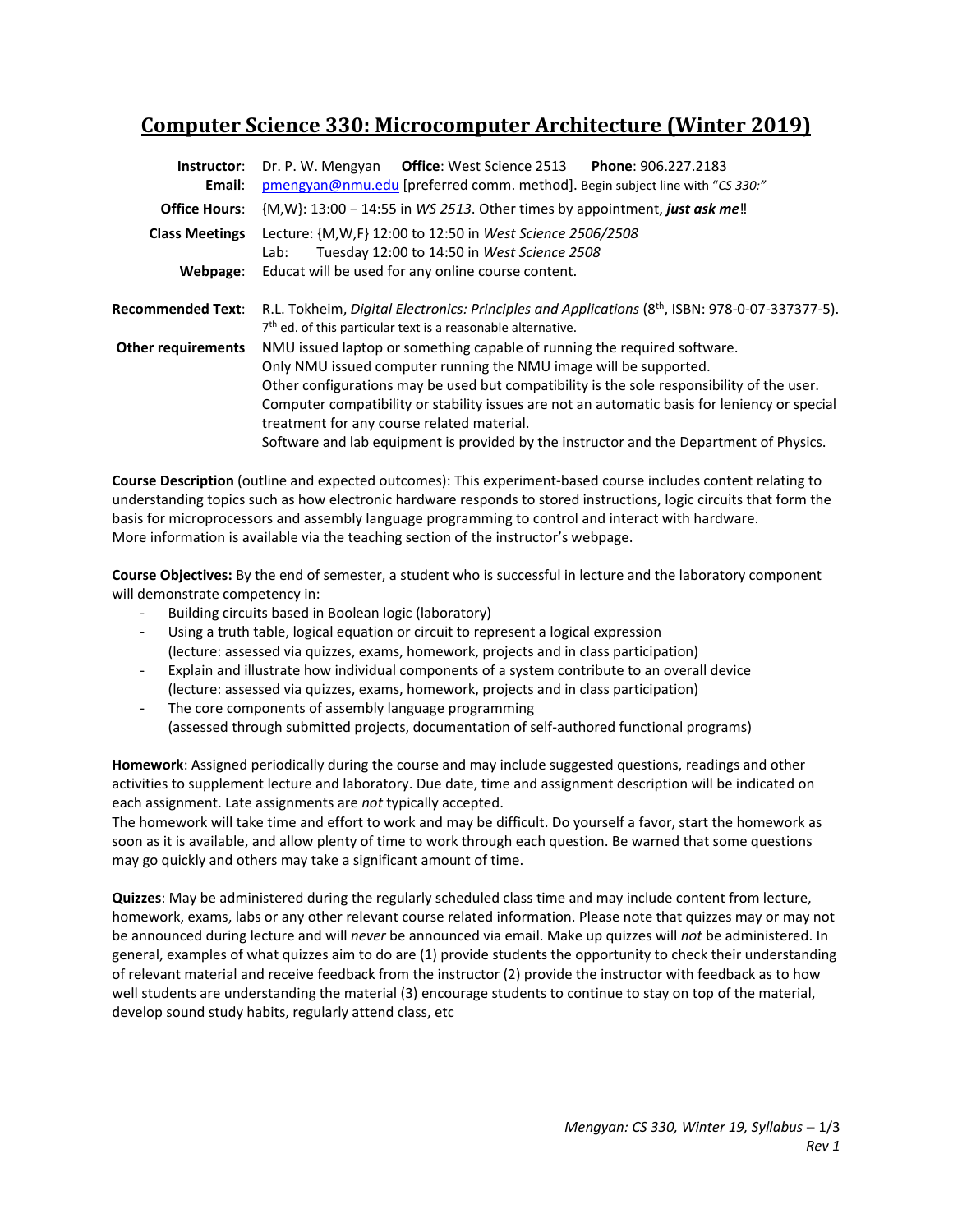**Exams**: There will be two (2) scheduled exams: One mid‐term exam and the final exam. The mid‐term exam will be scheduled with a minimum notice of 5 business days. The final exam will be administered in the same room as lecture and at a time pre‐determined by NMU. **Make up exams will not be administered**. If an exam is to be missed due to extenuating circumstances, contact me via email BEFORE the scheduled exam time to see about making the appropriate arrangements.

Use of notes, books or electronic gizmos of any sort will not be permitted on the exams unless otherwise specified by the instructor.

## **TENTATIVE\*\* Exam Schedule**:

|                                                                                                               | Mid-term** | Normal class time    | Fri. | $\sim$ 22 Feb 2019 |                               |  |  |
|---------------------------------------------------------------------------------------------------------------|------------|----------------------|------|--------------------|-------------------------------|--|--|
|                                                                                                               |            | Final 12:00 to 13:50 |      | Mon 29 Apr 2019    | All material covered in class |  |  |
| **Mid-term exam time and content will be adjusted appropriately to accommodate the course schedule.           |            |                      |      |                    |                               |  |  |
| Deviations from this tentative schedule will be discussed, in class, as they become relevant. Exam dates will |            |                      |      |                    |                               |  |  |

typically be finalized a minimum of one week before the exam is administered.

The final exam time is predetermined by NMU and will *not* be modified by the instructor.

#### **Grades**:

| Mid-term exam 20%                                                                                                                                                                                                                                                                                                                                                                                                            |             | $A: \ge 90\%$  |
|------------------------------------------------------------------------------------------------------------------------------------------------------------------------------------------------------------------------------------------------------------------------------------------------------------------------------------------------------------------------------------------------------------------------------|-------------|----------------|
| Final exam 20%                                                                                                                                                                                                                                                                                                                                                                                                               |             | $B: \geq 80\%$ |
| Laboratory***, Homework, Quizzes, participation, etc 60%                                                                                                                                                                                                                                                                                                                                                                     |             | $C: \geq 70\%$ |
|                                                                                                                                                                                                                                                                                                                                                                                                                              |             | $D: \ge 60\%$  |
|                                                                                                                                                                                                                                                                                                                                                                                                                              | Total: 100% | $F: < 60\%$    |
| $\mathbf{A} = \mathbf{A} + \mathbf{A} + \mathbf{A} + \mathbf{A} + \mathbf{A} + \mathbf{A} + \mathbf{A} + \mathbf{A} + \mathbf{A} + \mathbf{A} + \mathbf{A} + \mathbf{A} + \mathbf{A} + \mathbf{A} + \mathbf{A} + \mathbf{A} + \mathbf{A} + \mathbf{A} + \mathbf{A} + \mathbf{A} + \mathbf{A} + \mathbf{A} + \mathbf{A} + \mathbf{A} + \mathbf{A} + \mathbf{A} + \mathbf{A} + \mathbf{A} + \mathbf{A} + \mathbf{A} + \mathbf$ |             |                |

'+' and '−' grades are typically assigned when a grade is within ± ~2.0% of the letter grade cutoff. **\*\*\***Minimum average score of 60% on the laboratory exercises, in addition to appropriate performance in the rest

of the course, is *required* to earn an overall passing grade in this course.

#### **Laboratory:**

Lab is a separate course in which the student must be enrolled. A minimum score of 60% is *required* in order to qualify for a passing score in the lecture. To be clear, that means if a student's score is any less than 60.0%, the student will have earned a FAILING grade in lecture section. The laboratory section of this course is designed to provide hands on experience with and supplement the topics covered in lecture. Late assignments are not typically accepted. Attendance is required (including actions such as: in class ready to start at or before the scheduled start time; appropriate participation; not leaving before dismissal or the scheduled end time of the class, etc).

#### **Attendance:**

Attendance is required for all laboratory section meetings *and* lecture meetings.

'Attendance' includes (and is not limited to) actions such as a student being in their seat, ready for class no later than the scheduled start time; being present throughout the entire scheduled class period; active participation (as appropriate); being on task; being attentive and not being disruptive to others.

Absences relating to official university business will be addressed as the need arises provided the student contacts the instructor, in writing, no less than 3 business days prior to the expected absence. In accordance with NMU policy, any student missing any portion of a course for an officially excused activity are still responsible for the course content and assignments.

In the event that a student is unable to attend class due to an extenuating circumstance, the student is to contact the instructor prior to, or as soon as reasonable possible after, the absence through the official university email system. Arrangements relating to any course activity will be made at the discretion of the instructor, in accordance with NMU policy and confirmed by email.